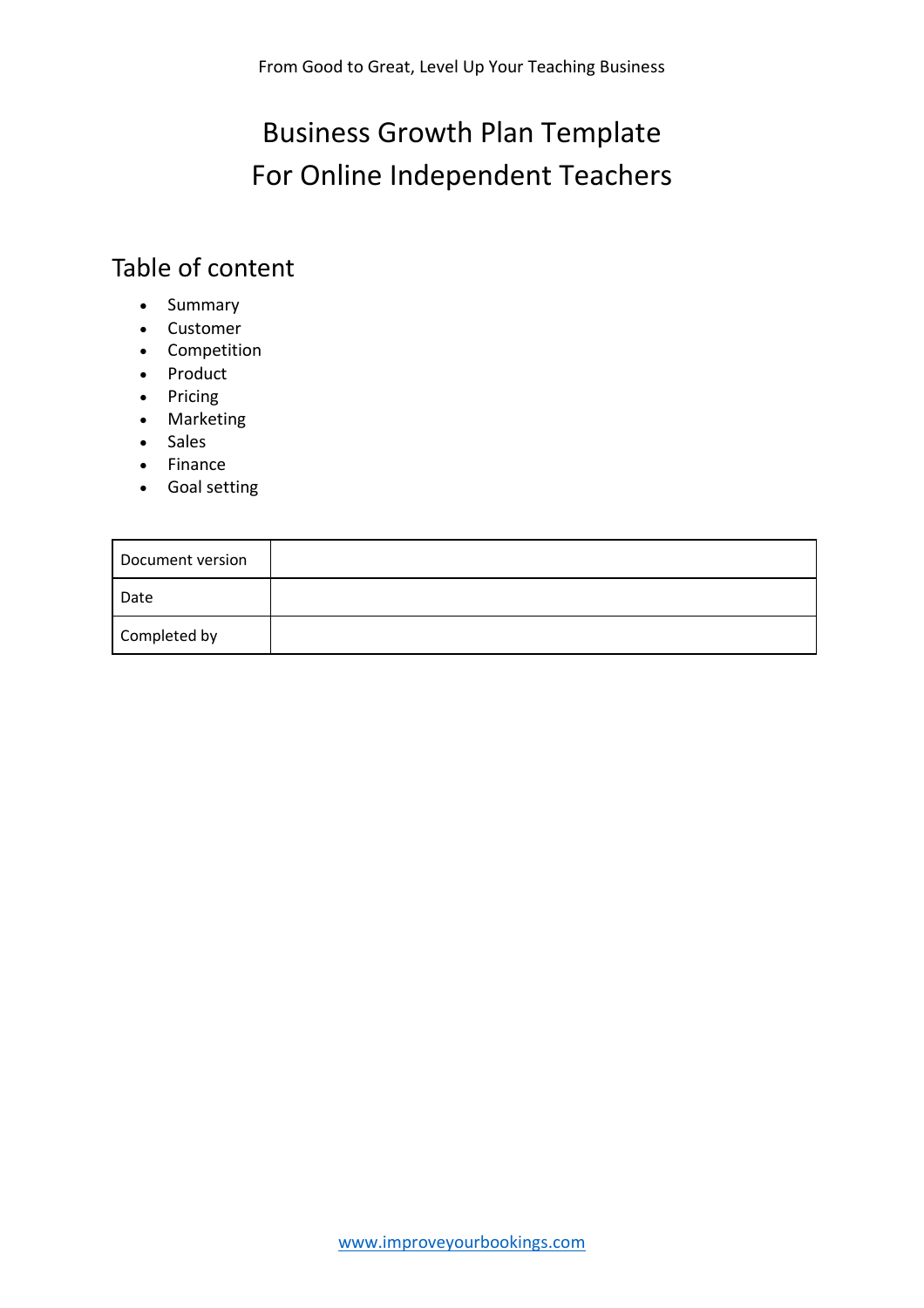Executive Summary

We suggest you write this part after you complete all other parts of the business plan

Customer (Strategy week outcome)

Describe your target customer, be as specific as possible Describe in which context, under what motivation, your customers find you What is the problem do they want you to solve?

Competition (Strategy week outcome)

Describe if your customers don't come to you, what are their alternatives. Evaluate these alternatives, why they can't meet the needs of your target customers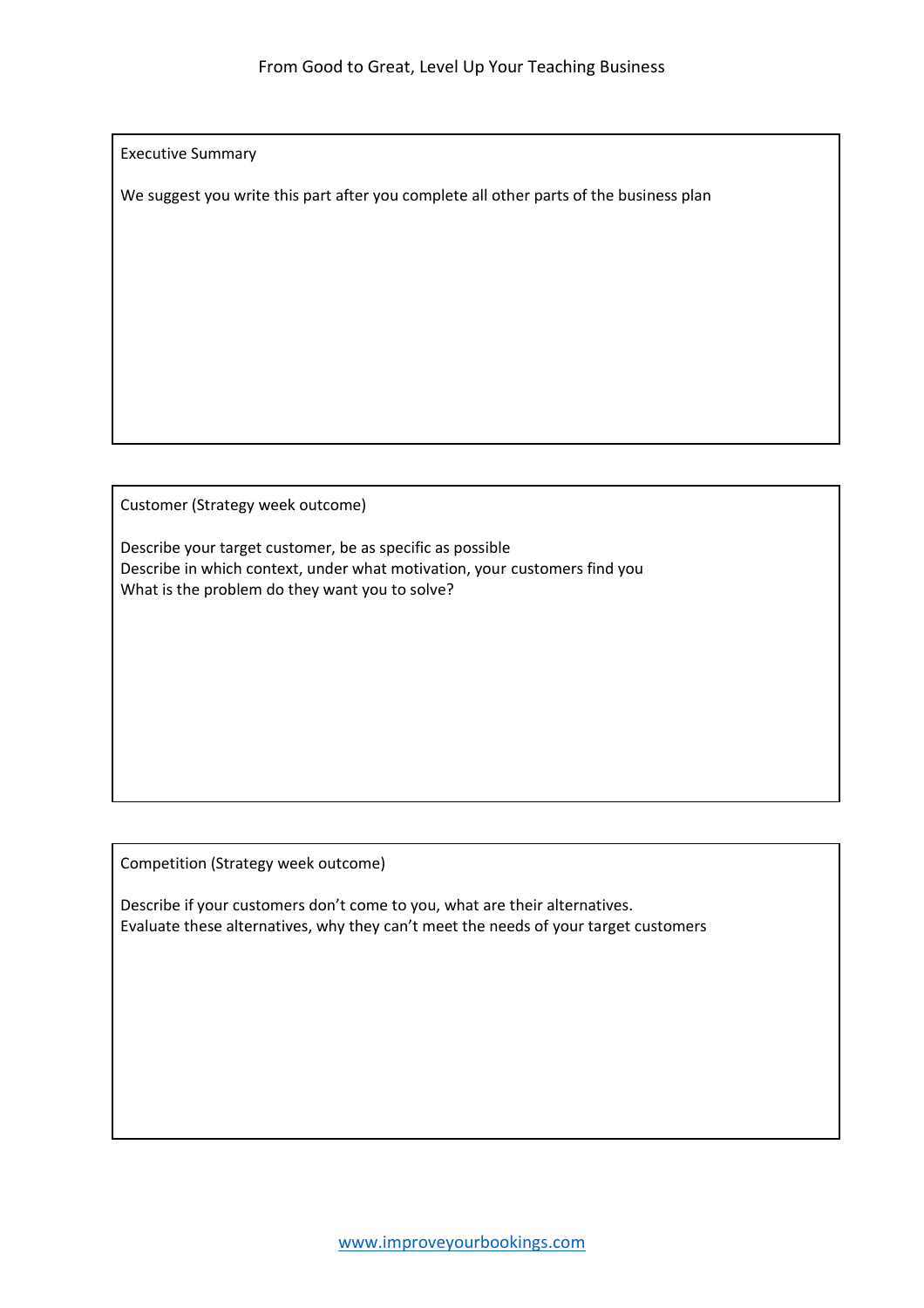Product (Pedagogy week outcome)

Describe the product (most likely, the learning plan) for your customers Describe why your product solves your customers' needs best

## Pricing

List your package and pricing here Compare with pricing from three competitors here

Marketing - the process to attract a stranger as a potential customer

List all the marketing channels and marketing partners (eg. social media influencers) Describe what will be valuable content for your potential customers Describe how to work with marketing partners (eg. social media influencers)